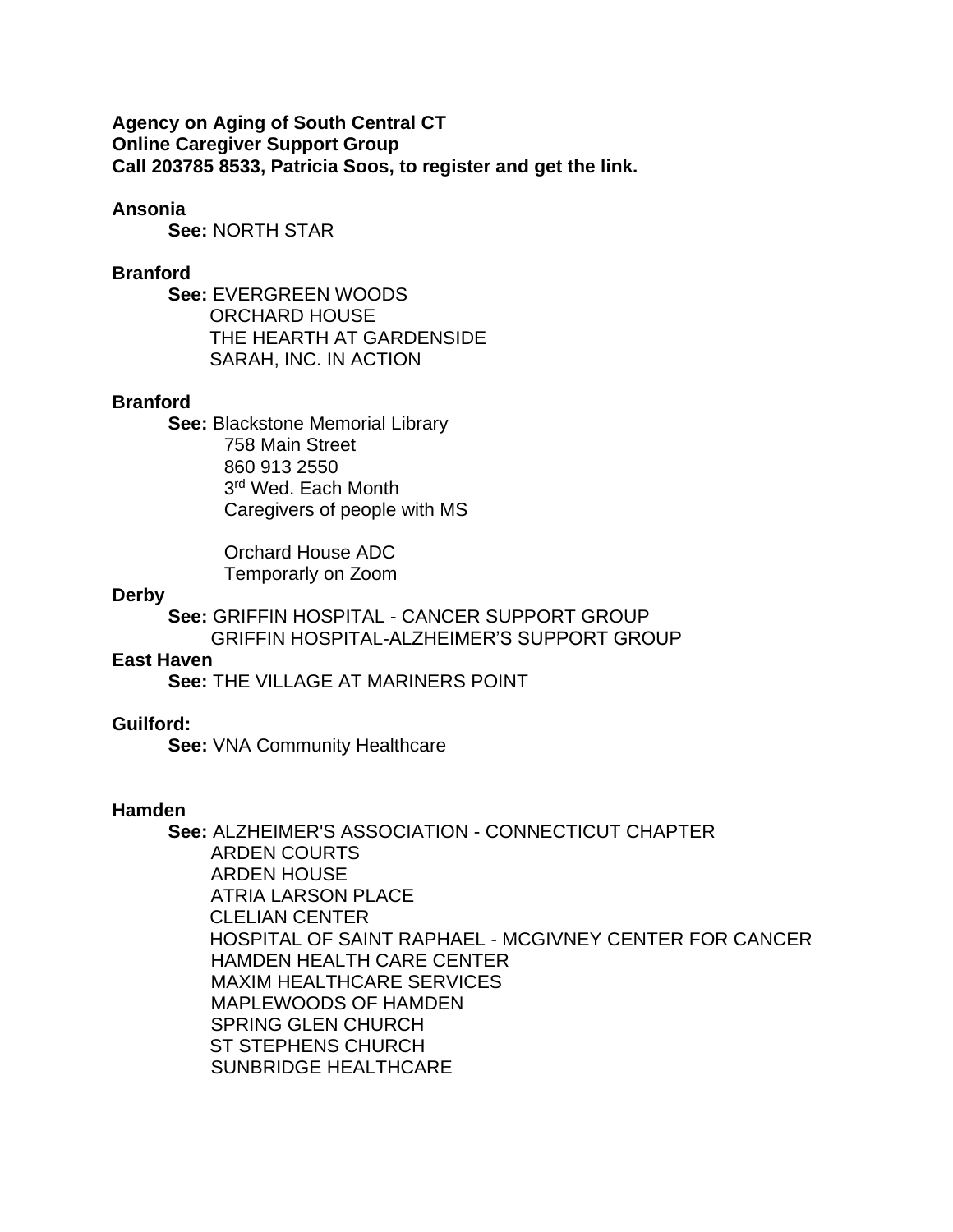**Madison**

**See:** MADISON SENIOR CENTER

# **Meriden**

**See:** MIDSTATE MEDICAL CENTER - CANCER CENTER THE VILLAGE AT KENSINGTON PLACE

# **Milford**

**See:** ALS ASSOCIATION - CONNECTICUT CHAPTER CARRIAGE GREEN AT MILFORD MILFORD HOSPITAL

# **New Haven**

**See:** APRAXIA RESOURCE CENTER OF CONNECTICUT Bella Vista

 MARY WADE 118 Clinton Ave. Temporarily on Zoom KATHERINE BRENNAN SCHOOL FAMILY RESOURCE CENTER YALE UNIVERSITY- ALZHEIMER RESEARCH CENTER 1 Church Street

# **North Haven**

**See:** AMERICAN PARKINSON DISEASE ASSOCIATION EVEN CAREGIVER SUPPORT GROUP NORTH HAVEN CAREGIVER SUPPORT GROUP VNA Elder Resource Center

 Yale MS Center 6 Devine St. Suite 2B 1<sup>st</sup> Thursday 5-7PM

> General Caregiver Support Group Amici Restaurant 43 Broadway Meets Saturdays 11:30 AM– 1PM

# **Norwalk**

**See:** CANCERCARE

# **Seymour**

**See:** SOUTHERN CONNECTICUT WELL SPOUSE SUPPORT GROUP **Shelton**

**See:** GARDENER HEIGHTS

# *See:* **Benchmark/Parkinsons**

When: Meets the 3rd Tuesday each month at 11:00AM.. Where: Benchmark at Split Rock: 708A Bridgeport Ave Shelton Contact: Theresa Waldron-Yancoskie, [203-929-1111](tel:203-929-1111)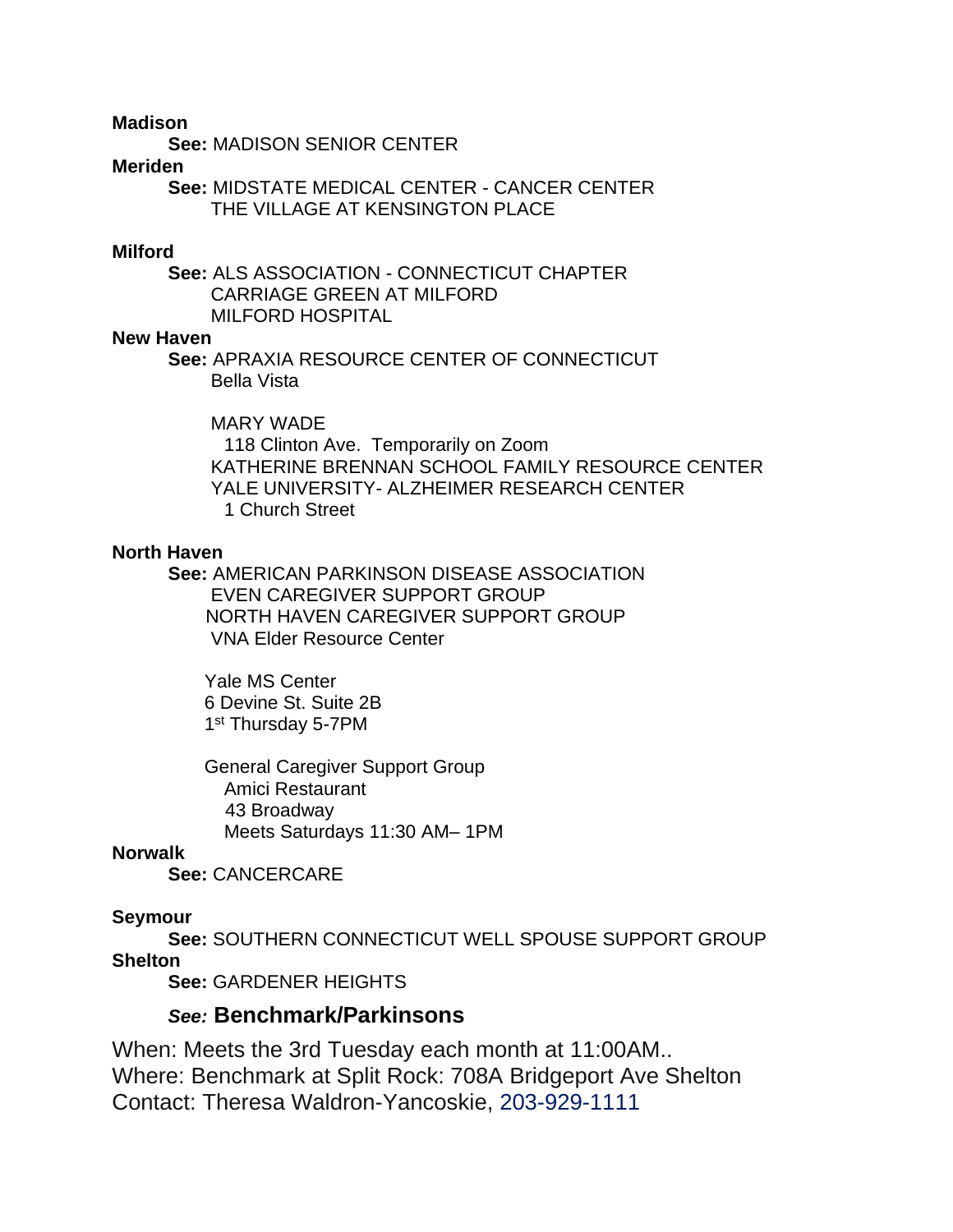**Wallingford**

**See:** DIABETES SUPPORT GROUP OF CT REGENCY HOUSE MASONIC CARE

# **West Haven**

**See:** WEST HAVEN, CITY OFWEST HAVEN, CITY OF - YOUTH AND FAMILY **SERVICES** 

VETERANS AFFAIRS

# **Woodbridge**

**See:** COACHMAN SQUARE EMERITUS AT WOODBRIDGE

JEWISH FAMILY SERVICES AMITY RD

3<sup>rd</sup> Thursday evening.

# **LBGT**

**See:**

LGBT Caregivers

# **[ALZHEIMER'S ASSOCIATION -](http://www.icarol.info/resourceview2.aspx?First=1&country=United%20States&sp=CT&county=-1&city=-1&org=2385&agencynum=17269549) CONNECTICUT CHAPTER**

**800-272-3900**

**[Website: www.alz.org/ct](http://www.alz.org/ct)**

ALZHEIMER'S ASSOCIATION - CONNECTICUT CHAPTER - SOUTH CENTRAL REGIONAL OFFICE - HAMDEN 2911 Dixwell Avenue Hamden, CT 06518 (800) 272-3900 Voice <http://www.alz.org/ct>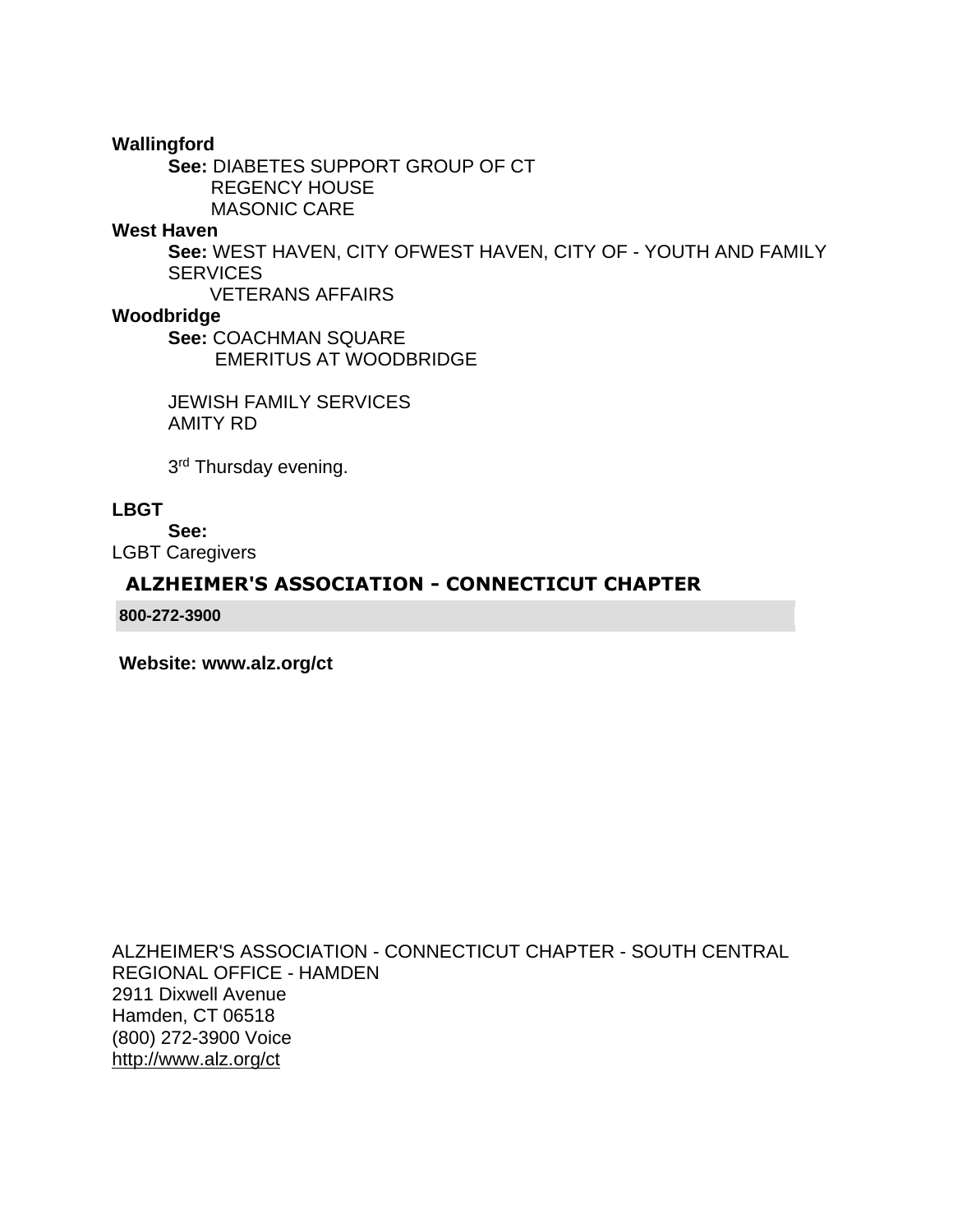ALS ASSOCIATION - CONNECTICUT CHAPTER 4 Oxford Road Unit D4 Milford, CT 06460 (877) 257-2281 Voice Toll-Free (203) 874-5050 Voice

AMERICAN PARKINSON DISEASE ASSOCIATION - CONNECTICUT CHAPTER 27 Allendale Drive North Haven, CT 06473 (203) 288-0546 Voice [http://www.ctapda.org](http://www.ctapda.org/) [gladkt@hotmail.com](mailto:gladkt@hotmail.com)

APRAXIA RESOURCE CENTER OF CONNECTICUT New Haven, CT 06515 (203) 521-6112 Voice [http://www.apraxiact.com](http://www.apraxiact.com/) [apraxiaCT@yahoo.com](mailto:apraxiaCT@yahoo.com)

ARDEN COURTS - HAMDEN 153 Leeder Hill Drive Hamden, CT 06517

ARDEN HOUSE 850 Mix Avenue Hamden, CT (203) 285-1060 Tiffany Burnham

ATRIA LARSON PLACE 1450 Whitney Avenue Hamden, CT (203) 248-8880 John Ardolino

Bella Vista 339 Eastern ST, Bldg. B, Room 313 New Haven, CT 1-866-474-5230 Last Thursday of month, 10:30 -noon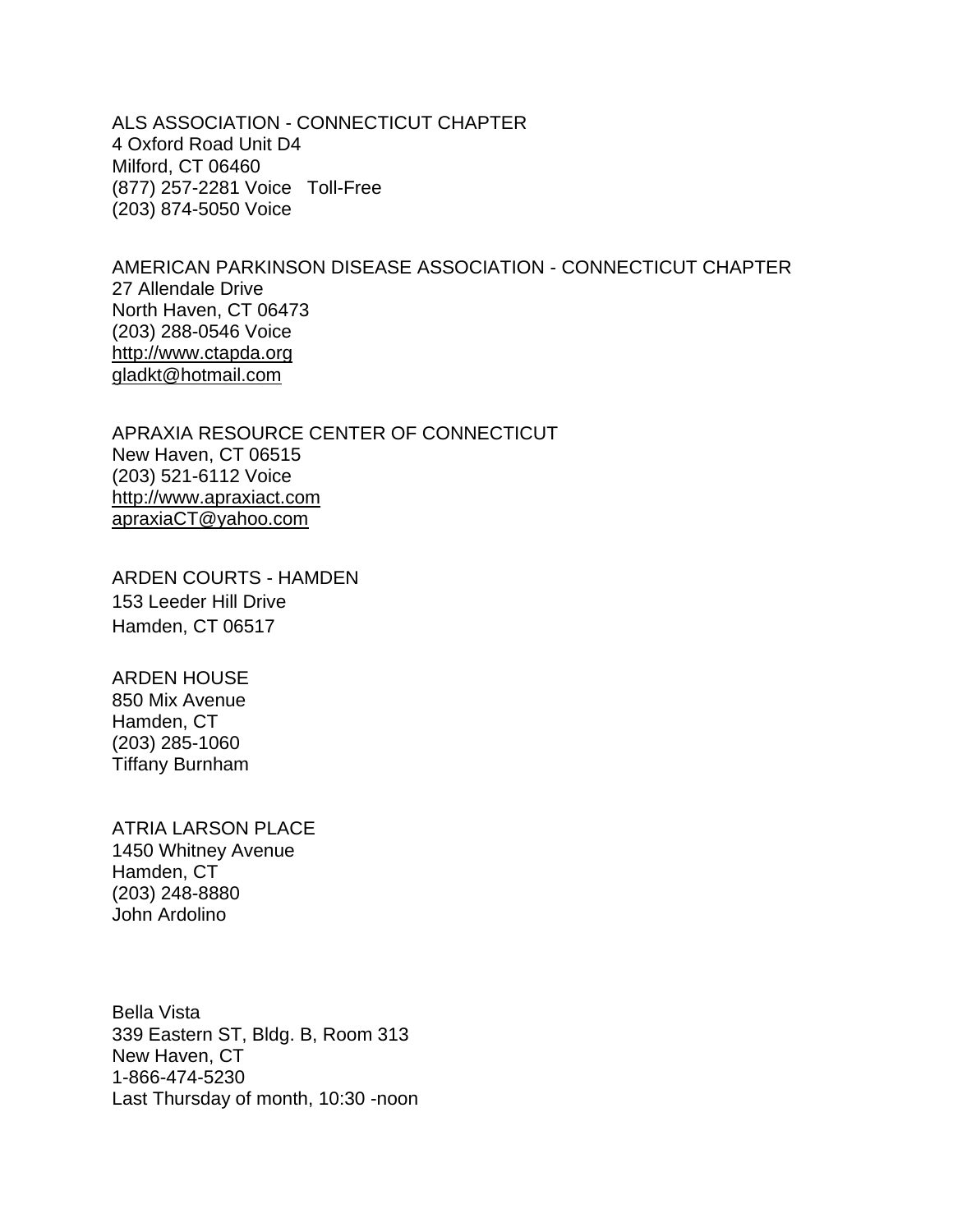CANCERCARE 535 Connecticut Avenue Suite 104 Norwalk, CT 06854 (203) 854-9911 Voice (800) 813-4673 Voice 800-813-HOPE [http://www.cancercare.org](http://www.cancercare.org/) [ctinfo@cancercare.org](mailto:ctinfo@cancercare.org)

CARRIAGE GREEN AT MILFORD 77 Plains Road Milford, CT 06460

CLELIAN CENTER 261 Benham Street Hamden, CT (203) 288-4151 Ron Bowen/Sharon Albone

COACHMAN SQUARE at Woodbridge 21 Bradley Road Woodbridge, CT (203) 397-7544 x307 Bea Gawlak

CT FAMILY NETWORK South Central Regional Coordinator: Deborah Pagano Phone: (203) 430-0242 Email: **[dpagano@ctfsn.org](mailto:dpagano@ctfsn.org)**

CONNECTICUT MENTAL HEALTH COMMUNITY SERVICES NETWORK 34 Park Street New Haven, CT 06519 (203) 974-7265 Voice (203) 974-7082 Voice

EVEN CAREGIVER SUPPORT GROUP Joyce Budrow Senior Center 189 Pool Rd. North Haven Last Thur. of Month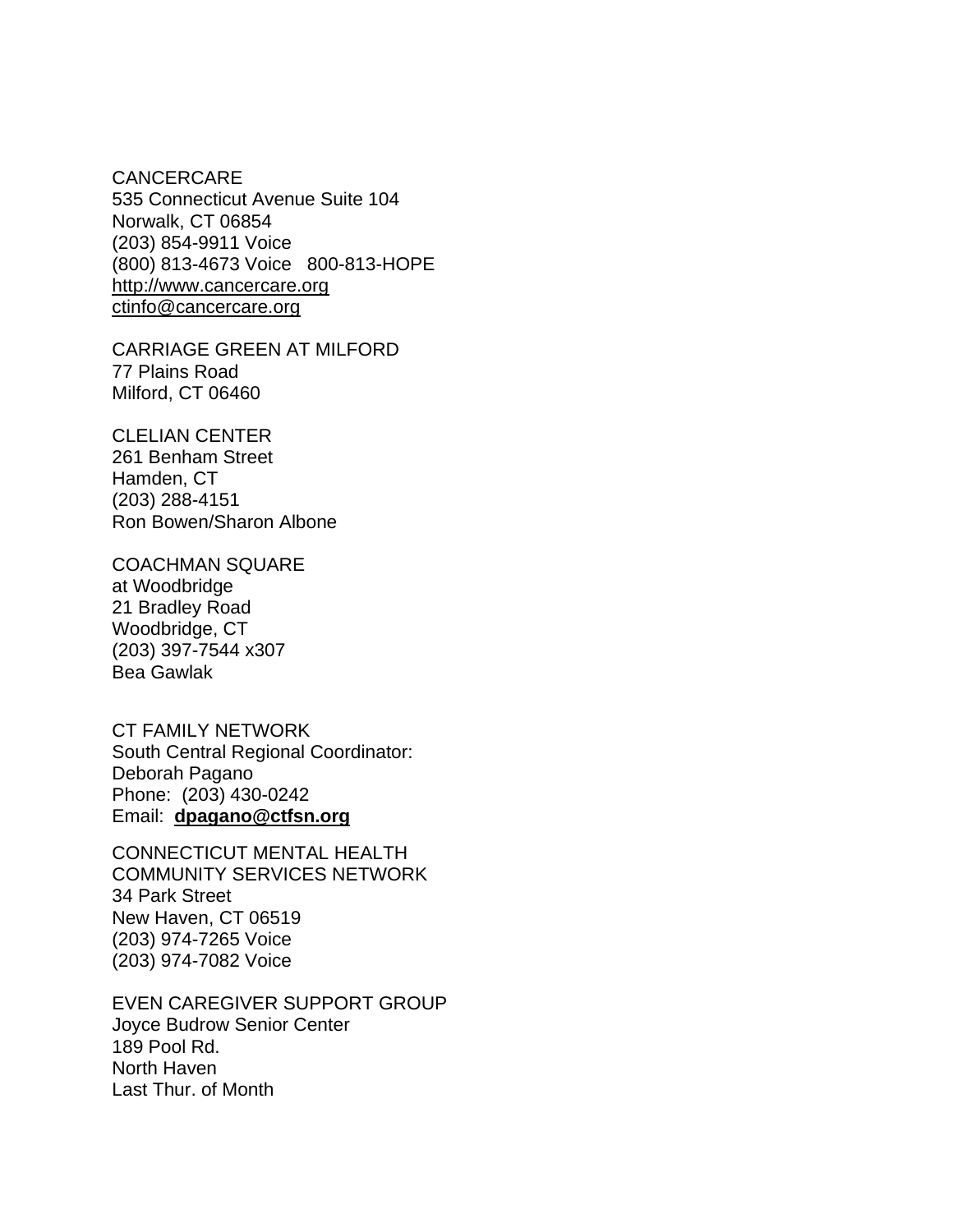EVERGREEN WOODS 88 Notch Hill Road Branford, CT 06471 Walking Group, rain or shine! Thursdays,  $1 - 2:30$ 

EMERITUS AT WOODBRIDGE 330 Amity Rd Woodbridge, CT 06525

GARDENER HEIGHTS 172 Rocky Rest Road Shelton, CT (203) 924-6251 Mike Hetsko [Mh@hetsko.com](mailto:Mh@hetsko.com)

GRIFFIN HOSPITAL - CANCER SUPPORT GROUP 130 Division Street Derby, CT 06418 (203) 732-7591 Voice http://www.griffinhealth.org H.U.G.S. (Help Unlimited Griffin Support)

GRIFFIN HOSPITAL-ALZHEIMER'S SUPPORT GROUP 130 Division Street Derby, CT 06418 (203) 732-7591 Voice http://www.griffinhealth.org 2<sup>nd</sup> Wednesday, monthly

HAMDEN HEALTH CARE CENTER 1270 Sherman Ave Hamden, CT 06514

HOSPITAL OF SAINT RAPHAEL - MCGIVNEY CENTER FOR CANCER CARE - HAMDEN 2080 Whitney Avenue Hamden, CT 06518 (203) 789-3131 Voice [http://www.srhs.org](http://www.srhs.org/)

KATHERINE BRENNAN SCHOOL FAMILY RESOURCE CENTER Kinship Care Support Group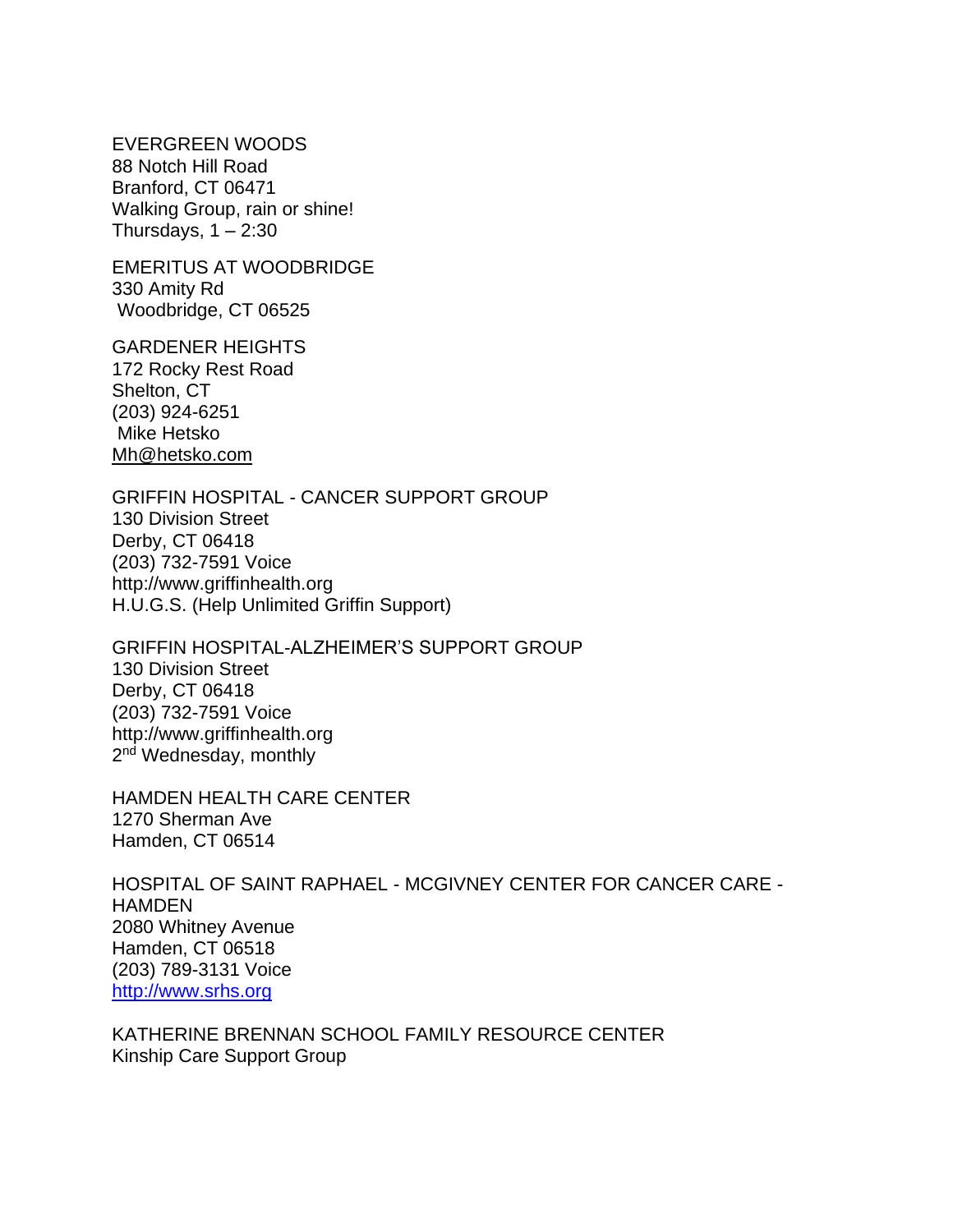200 Wilmot Road New Haven, CT, 06515 203-946-6171

LGBT Caregivers

# **[ALZHEIMER'S ASSOCIATION -](http://www.icarol.info/resourceview2.aspx?First=1&country=United%20States&sp=CT&county=-1&city=-1&org=2385&agencynum=17269549) CONNECTICUT CHAPTER**

**800-272-3900**

**[Website: www.alz.org/ct](http://www.alz.org/ct)**

MAXIM HEALTHCARE SERVICES HAMDEN HOME HEALTH ACCREDITED 2313 Whitney Avenue Suite 1B One Hamden Center Hamden, CT 06518 (203) 288-1117 Voice Dan [http://www.maxhealth.com](http://www.maxhealth.com/) [DaMcNama@maxhealth.com](mailto:DaMcNama@maxhealth.com)

DIABETES SUPPORT GROUP OF CT c/o Skyview Center 35 Marc Drive Wallingford CT 06492 (203)-640-4589

MADISON SENIOR CENTER 9 Bradley Rd. Madison 3<sup>rd</sup> Tuesday of month 12:30 – 2:00PM 1-866-474-5230

MIDSTATE MEDICAL CENTER - CANCER CENTER 435 Lewis Avenue Meriden, CT 06451 (203) 694-8669 Voice (203) 694-8353 Voice [http://www.midstatemedical.org](http://www.midstatemedical.org/)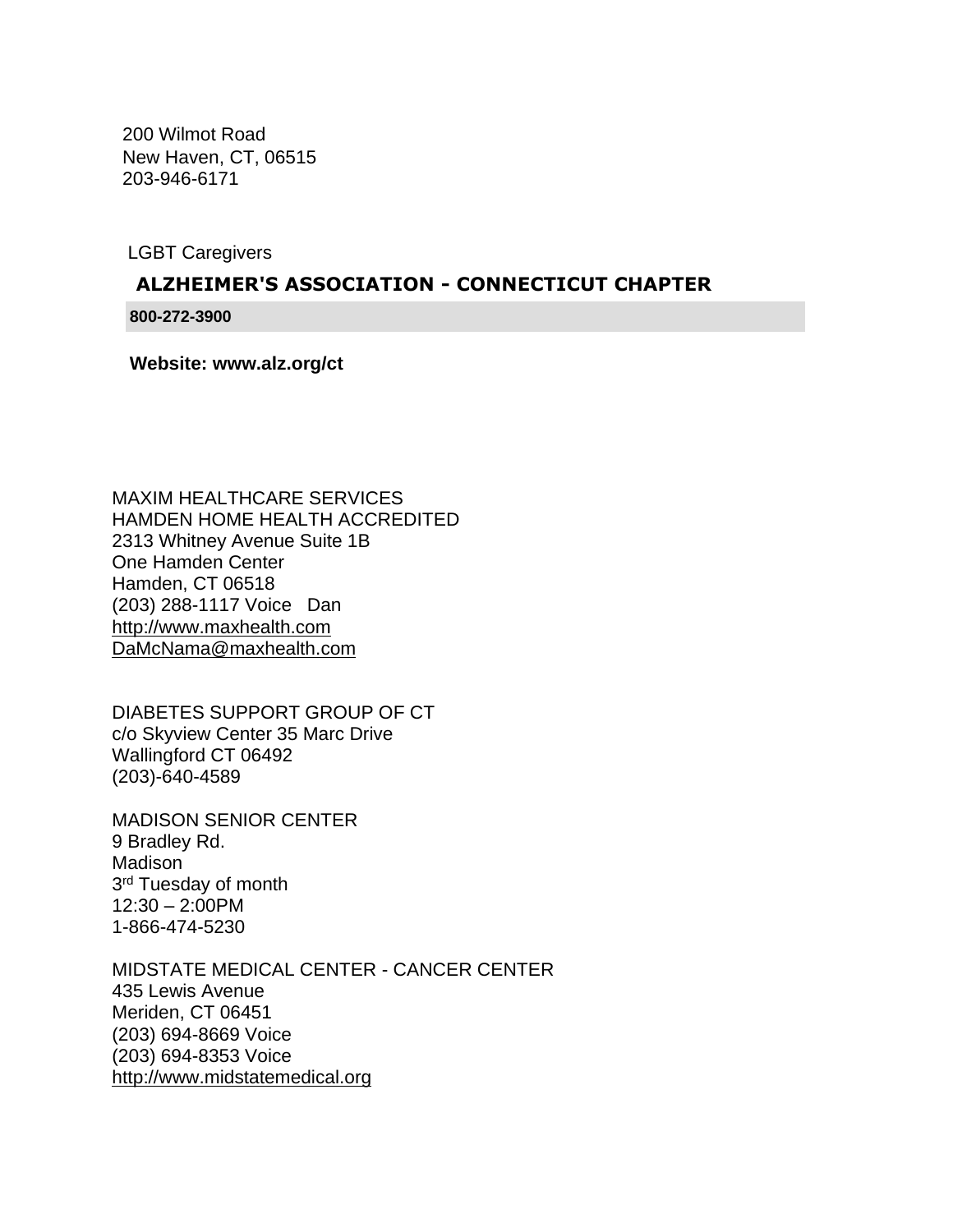Miller Senior Center 2901 Dixwell Ave. Last Tuesday of Month 10-11:30 AM

MAPLEWOODS OF HAMDEN 35 Hamden Hill Drive Hamden, CT (860) 230-1777 x14 Maria Tomasetti

MARY WADE 118 Clinton Avenue New Haven, CT (203) 562-7222 x131 Gail Donahue gdonahue@marywade.org

MASONIC CARE 22 Masonic Avenue Wallingford, CT (203) 679-6581 or

(203) 679-6369 Beverly Bryda & Gail Kallinich

MILFORD HOSPITAL 2047 Bridgeport Avenue Milford, CT (203) 396-1086 Erena Fitzgerald

MILLER SENIOR CENTER 2901 Dixwell Ave. Hamden, CT Last Tuesday of month 10:00 AM – 11:30 AM 1-866-474-5230

NORTH HAVEN CAREGIVER SUPPORT GROUP VNA Elder Resource Center 2 Broadway North Haven 1<sup>st</sup> Monday, monthly

NORTH STAR 31 Hill Street Ansonia, CT 06401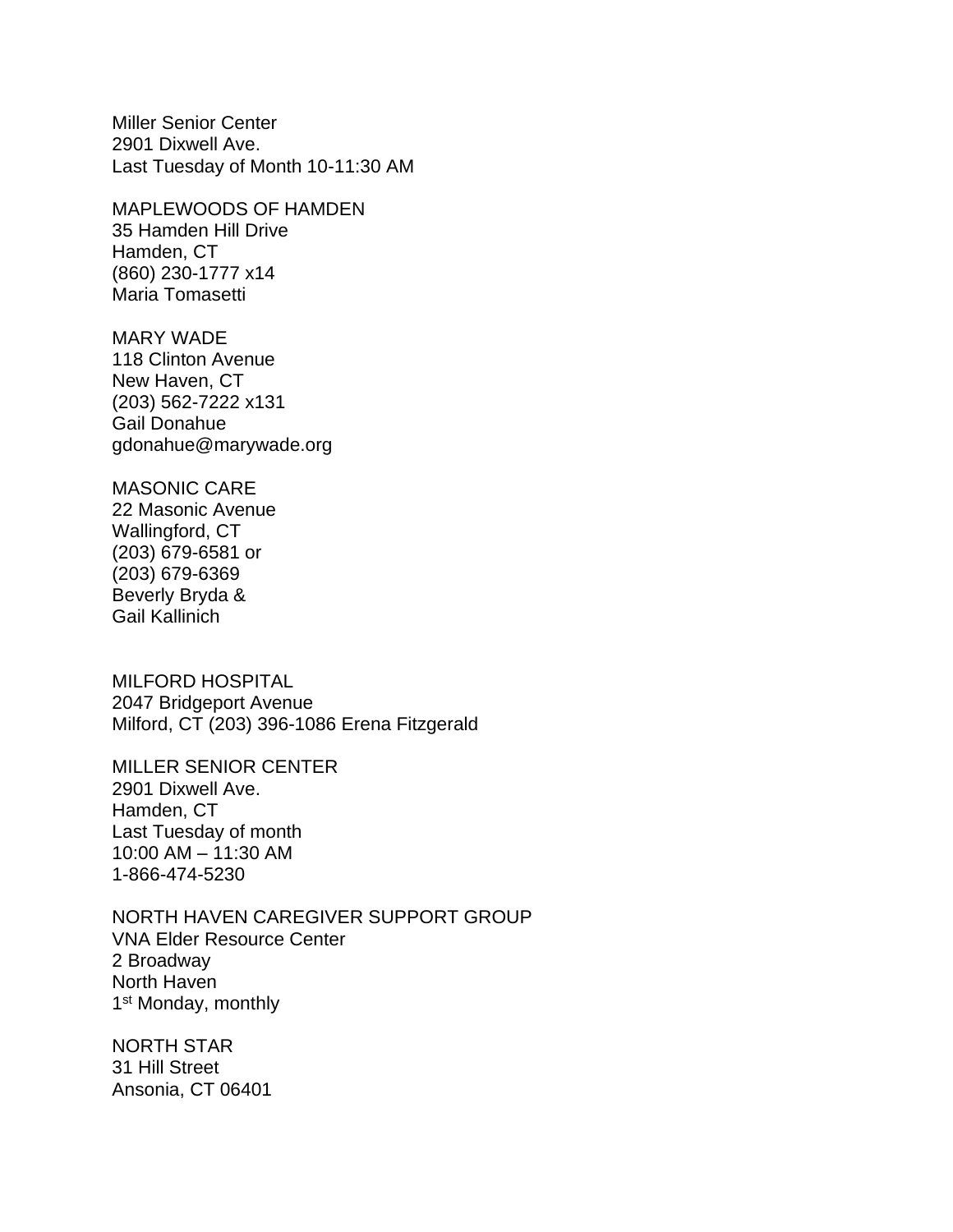(203) 735-6098 Voice Cathy (home phone) (203) 751-2417 Voice Cathy (cell phone) [http://www.northstarsupportgroup.com](http://www.northstarsupportgroup.com/) [cathy@northstarsupportgroup.com](mailto:cathy@northstarsupportgroup.com)

ORCHARD HOUSE 421 Shore Drive Branford, CT (203) 481-7110 [eastregional@sbcglobal.net](mailto:eastregional@sbcglobal.net)

> Mens as Caregivers Orchard House 1<sup>St</sup> Wed

REGENCY HOUSE 181 E. Main Street Wallingford, CT (203) 265-1661 Theresa Mowry

SARAH, INC. IN ACTION - BRANFORD One Commercial Street Branford, CT 06405 (203) 315-9123 Voice [http://www.sarah-inc.org](http://www.sarah-inc.org/)

SOUTHERN CONNECTICUT WELL SPOUSE SUPPORT GROUP Seymour, CT 06483 (203) 888-3541 Voice Home phone number [http://www.wellspouse.org](http://www.wellspouse.org/) [picardow@yahoo.com](mailto:picardow@yahoo.com)

SPRING GLEN CHURCH The Great Hall 1825 Whitney Avenue Hamden, CT 06517

ST STEPHENS CHURCH 400 Ridge Road Hamden, CT 06517

STRONG HOUSE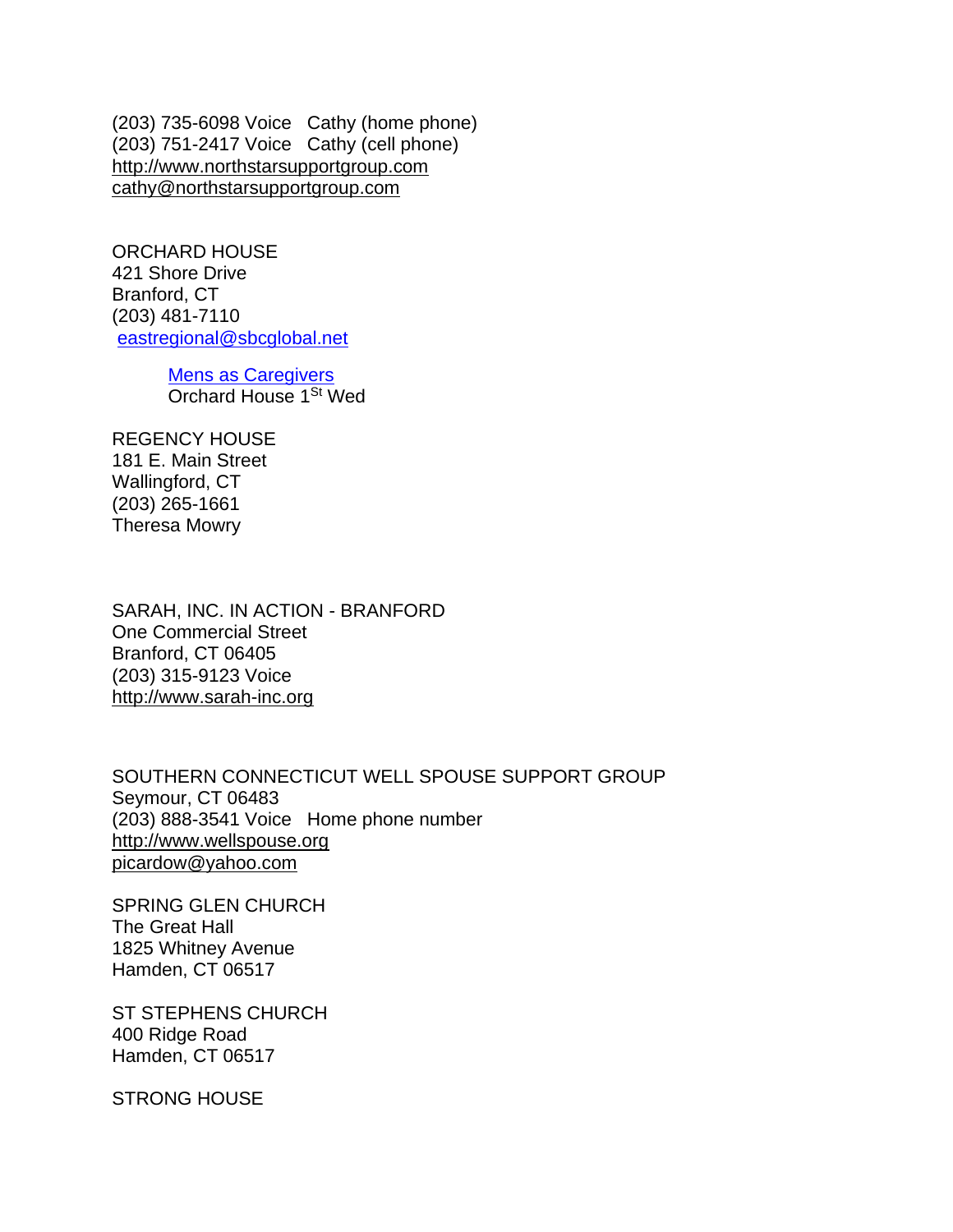546 Durham Road Madison, CT (203) 245-0524 2<sup>nd</sup> Tuesday of Month 12:30-2PM

SUNBRIDGE HEALTHCARE Arden House, 1st Floor, Conference Room 850 Mix Avenue Hamden, CT 06514

THE HEARTH AT GARDENSIDE 173 Alps Road Branford, CT (203) 483-7260 Linda Abbagnaro

THE VILLAGE AT MARINERS POINT 111 South Shore Drive East Haven, CT (203) 467-0067 Brenda Lopes

VETERANS AFFAIRS, UNITED STATES DEPARTMENT OF - CONNECTICUT HEALTHCARE SYSTEM 950 Campbell Avenue West Haven, CT 06516 (203) 932-5711 Voice (866) 808-7921 Voice (877) 222-8387 Voice 1-877-222-VETS <http://www.connecticut.va.gov/>

VILLAGE GRANDPARENTS 203 407-3172

VNA Community Healthcare 753 Boston Post RD. Guilford, CT Parkinson's Caregiver Group 2<sup>nd</sup> Thursday of month 10:30 AM – noon 1-866-474-5230

THE VILLAGE AT KENSINGTON PLACE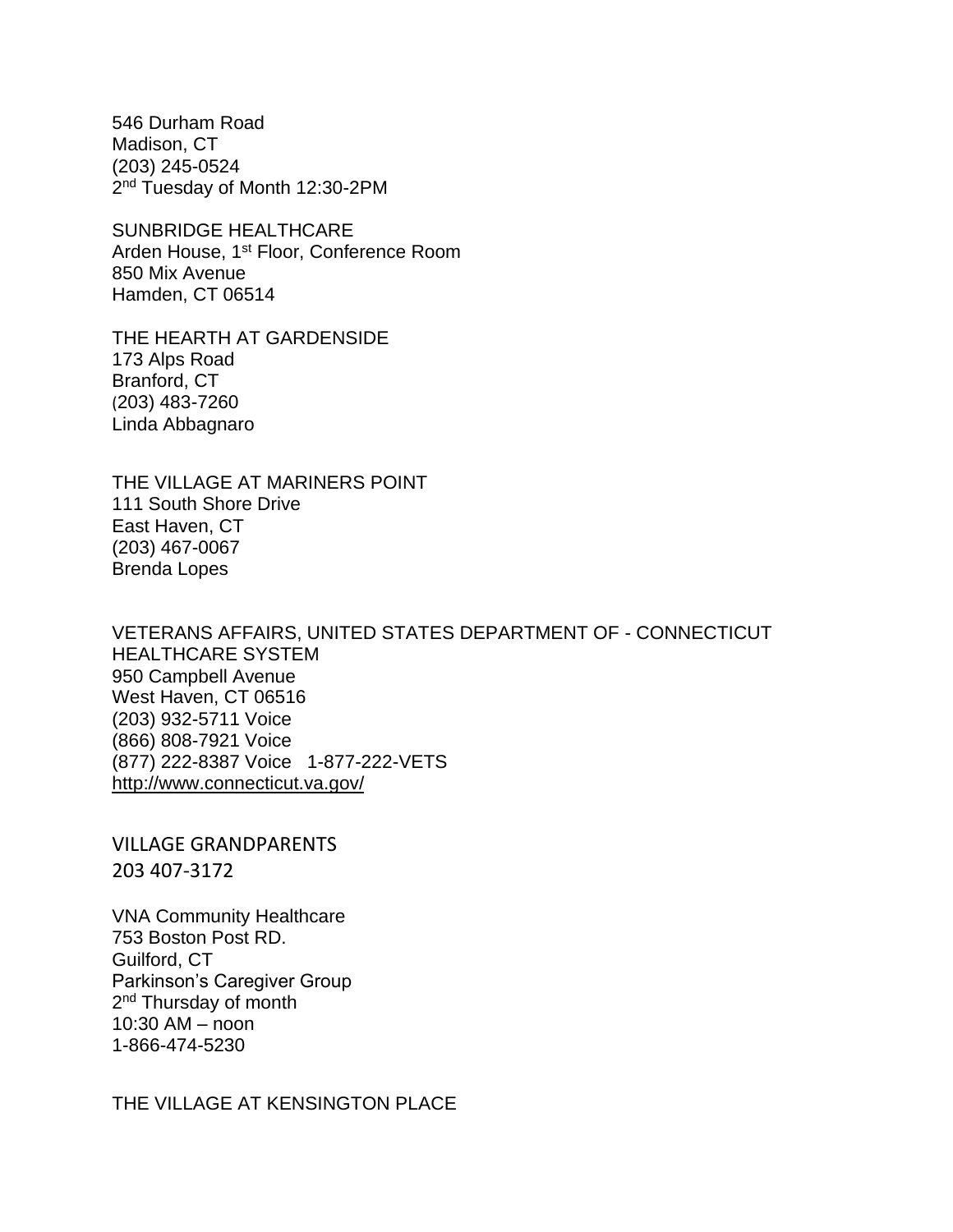511 Kensington Avenue Meriden, CT (203) 467-0067 Brenda Lopes

VISITING NURSE ASSOCIATION 135 North Plains Industrial Road Wallingford, CT (203) 269-1475 correspondence@vna wallingford.org

VNA COMMUNITY HEALTHCARE 2 Broadway North Haven, CT 06473 1<sup>ST</sup> Monday of month, 10:30 - noon P203-985-1549 [jbegley@vna-commh.org](mailto:jbegley@vna-commh.org)

WEST HAVEN, CITY OFWEST HAVEN, CITY OF - YOUTH AND FAMILY SERVICES - WEST HAVEN INTERAGENCY NETWORK FOR CHILDREN 201 Noble Street Johnson Community Center West Haven, CT 06516 (203) 937-3565 Voice Parent Support Group [http://www.whinc.org](http://www.whinc.org/)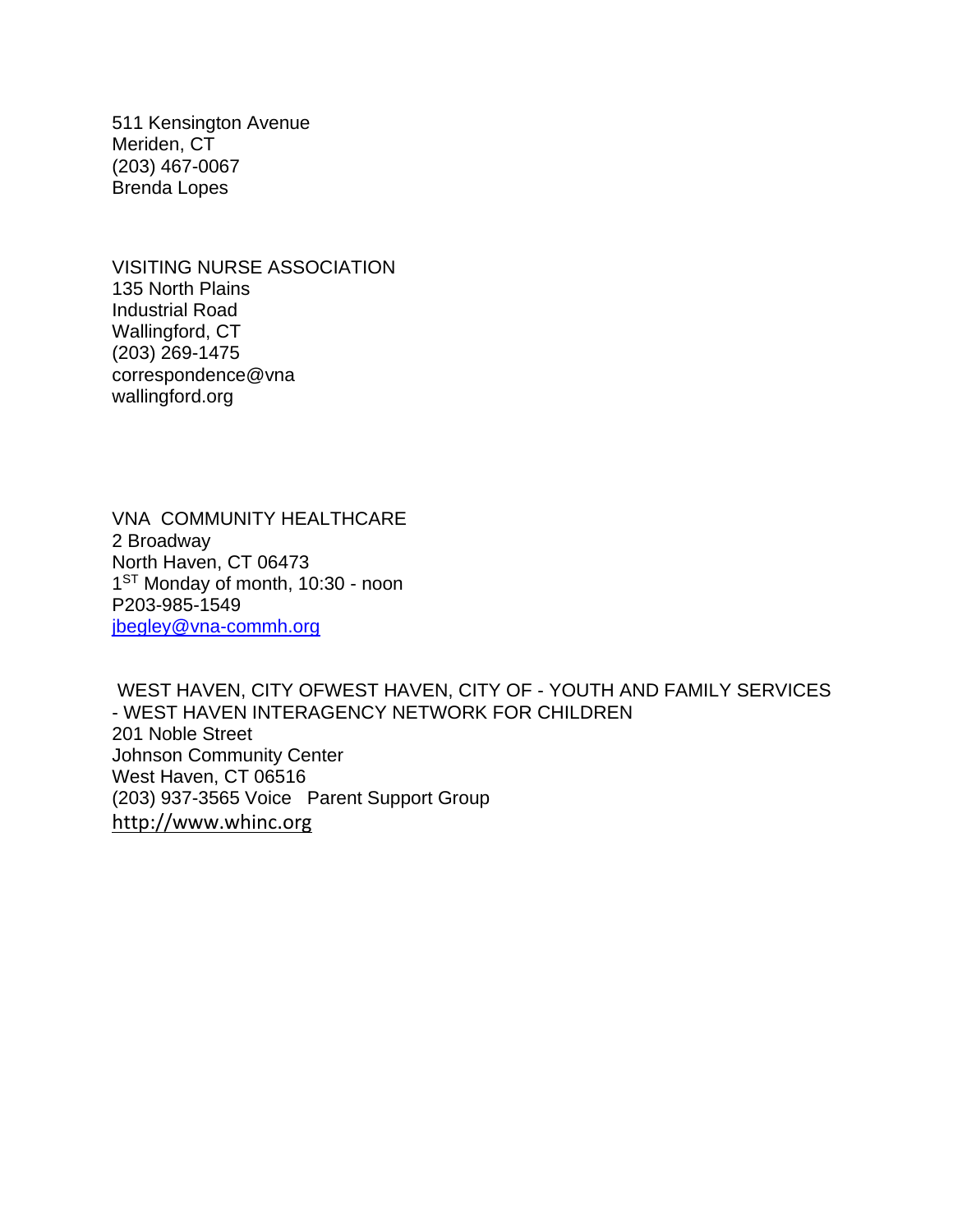# **Support Groups Outside South-Central Region**

### **HOUSE OF GOD OUTREACH AND DELIVERANCE**

500 Pequonnock St. Bridgeport, CT 06604

### **[KINSHIP CAREGIVER/CAREGIVER SUPPORT GROUPS](http://www.infoline.org/referweb/Detail.aspx?k;;0;;;0;727013;22695)**

*Family 2 Family* 

(203) 333-5778 Voice

### **JEWISH FAMILY SERVICE**

2370 Park Ave. Bridgeport, CT 06604

#### **[CAREGIVER SUPPORT GROUPS](http://www.infoline.org/referweb/Detail.aspx?k;;0;;;0;727013;21616)**

(203) 366-5438 Voice

### **CHESHIRE, TOWN OF**

CHESHIRE, TOWN OF - SENIOR CENTER

240 Maple Ave. Cheshire, CT 06410

**[CAREGIVER SUPPORT GROUPS](http://www.infoline.org/referweb/Detail.aspx?k;;0;;;0;727013;21608)**

(203) 272-8030 Voice - Outreach Social Worker

(203) 272-0047 Voice - Senior Center, for directions to center

### **LIBERTY SPECIALTY CARE CENTER**

36 Broadway Colchester, CT 06415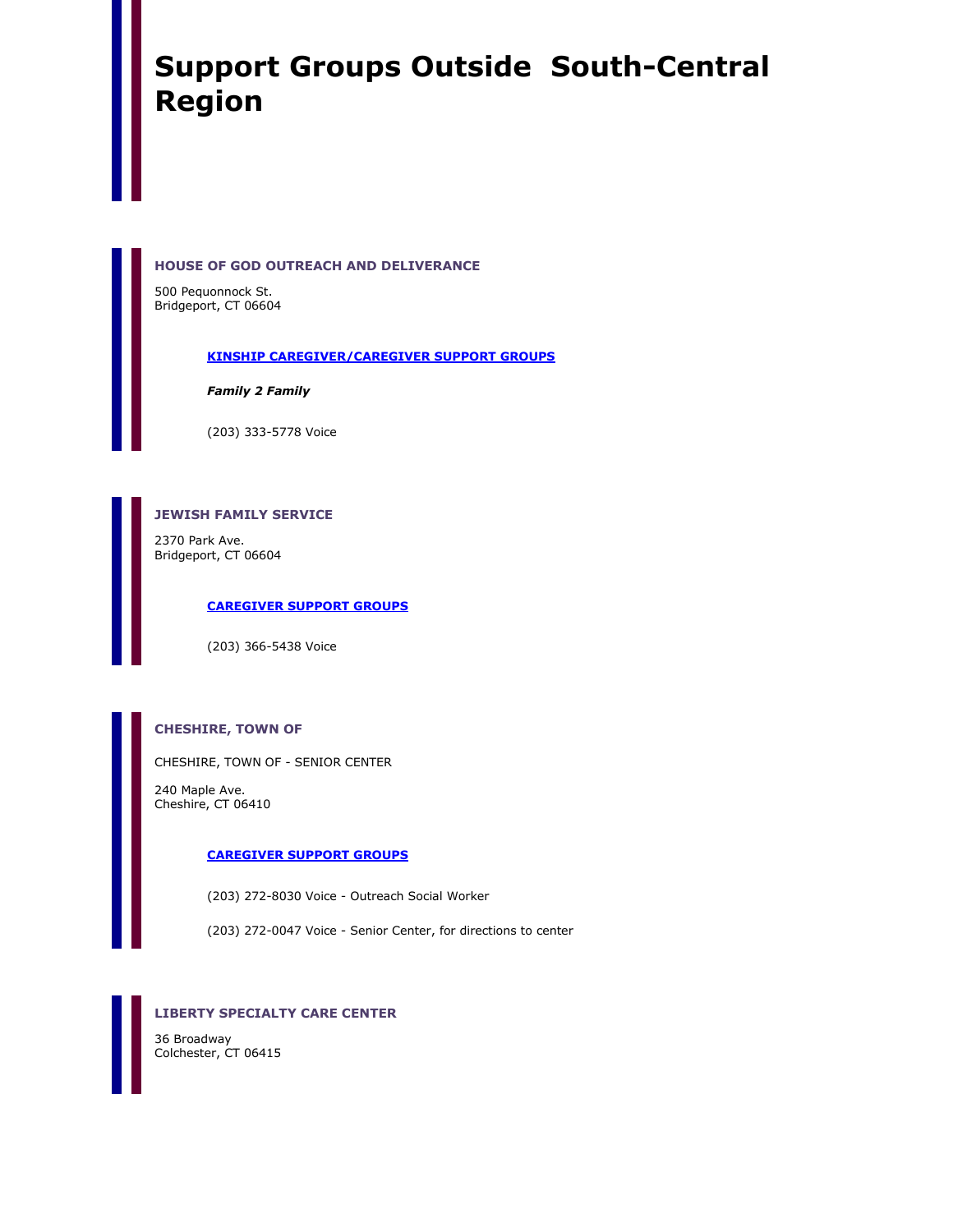**[CAREGIVER SUPPORT GROUPS](http://www.infoline.org/referweb/Detail.aspx?k;;0;;;0;727013;21644)**

(860) 537-4606 Voice

**CENTER FOR HOPE**

590 Post Rd. Darien, CT 06820

**[CAREGIVER SUPPORT GROUPS](http://www.infoline.org/referweb/Detail.aspx?k;;0;;;0;727013;21607)**

(203) 655-4693 Voice

### **ENFIELD, TOWN OF**

ENFIELD, TOWN OF - ENFIELD ADULT DAY CARE CENTER

One-A Beech Rd. Enfield, CT 06082

### **[CAREGIVER SUPPORT GROUPS](http://www.infoline.org/referweb/Detail.aspx?k;;0;;;0;727013;23112)**

(860) 763-7538 Voice

### **FAIRFIELD, TOWN OF**

FAIRFIELD, TOWN OF - GRASMERE ELDERCARE CENTER

240 Colony St. Fairfield, CT 06430

### **[CAREGIVER SUPPORT GROUPS](http://www.infoline.org/referweb/Detail.aspx?k;;0;;;0;727013;40338)**

(203) 259-6699 Voice

### **FARMINGTON, TOWN OF**

FARMINGTON, TOWN OF - COMMUNITY AND RECREATIONAL SERVICES

One Monteith Dr. Farmington, CT 06032

**[CAREGIVER SUPPORT GROUPS](http://www.infoline.org/referweb/Detail.aspx?k;;0;;;0;727013;35278)**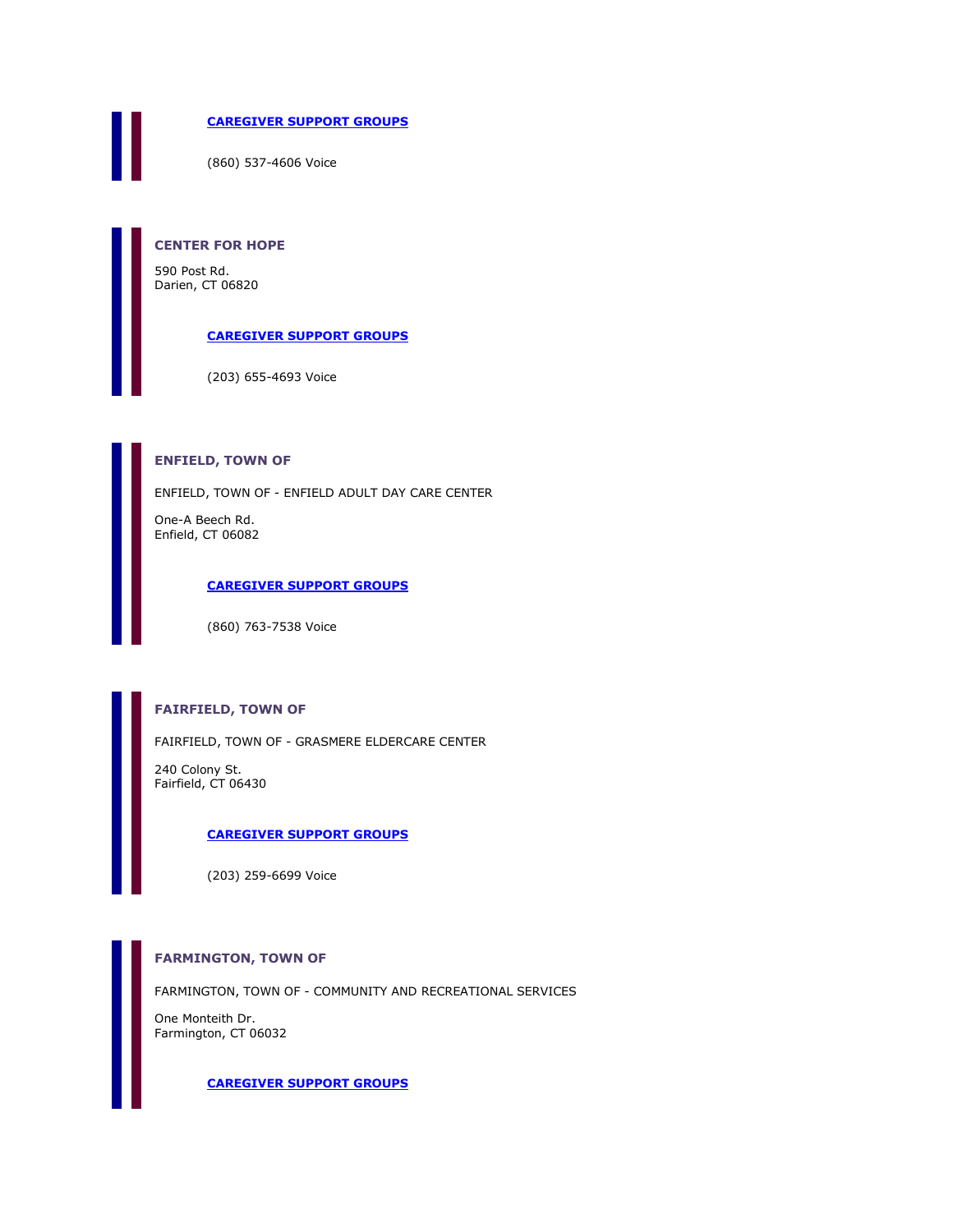

(860) 675-2390 Voice

### **GLASTONBURY, TOWN OF**

GLASTONBURY, TOWN OF - SENIOR SERVICES

300 Welles St. Riverfront Community Center Glastonbury, CT 06033

#### **[CAREGIVER SUPPORT GROUPS](http://www.infoline.org/referweb/Detail.aspx?k;;0;;;0;727013;35279)**

(860) 652-7652 Voice

(860) 652-7638 Voice - Senior Services

### **GREENWICH HOSPITAL**

GREENWICH HOSPITAL - CENTER FOR HEALTHY AGING

5 Perryridge Rd. Greenwich, CT 06830

### **[CAREGIVER/CARE RECEIVER SUPPORT GROUPS](http://www.infoline.org/referweb/Detail.aspx?k;;0;;;0;727013;45825)**

(203) 863-4373 Voice

(203) 863-4375 Voice

### **JEWISH FAMILY SERVICES OF GREENWICH**

One Holly Hill Ln. Greenwich, CT 06830

#### **[CAREGIVER SUPPORT GROUPS AND EDUCATIONAL WORKSHOPS](http://www.infoline.org/referweb/Detail.aspx?k;;0;;;0;727013;48246)**

*Caring for Your Aging Parent and Educational Workshops* 

(203) 622-1881 Voice

### **HEBRON, TOWN OF**

HEBRON, TOWN OF - RUSSELL MERCIER SENIOR CENTER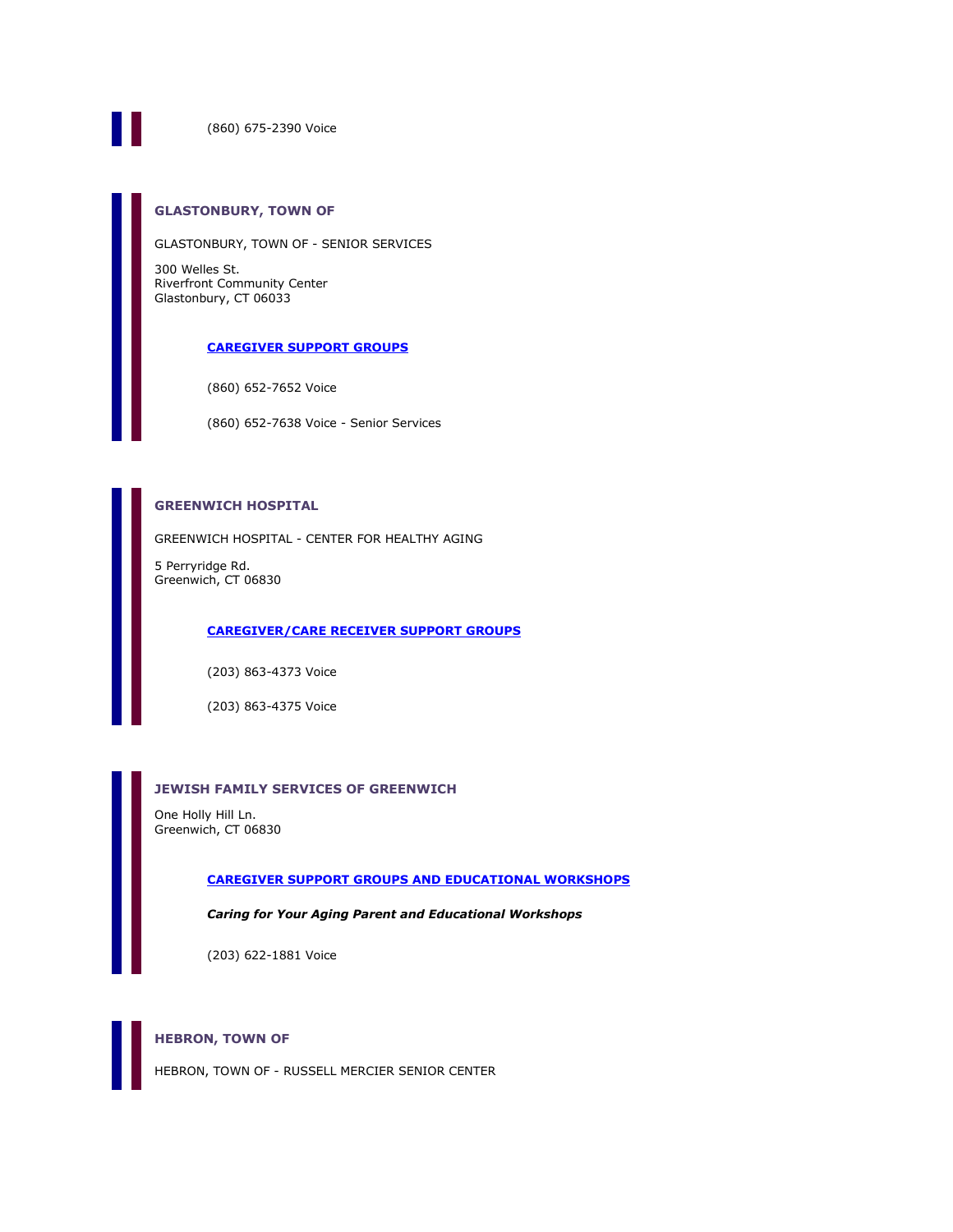14 Stonecroft Dr. Hebron, CT 06248

### **[CAREGIVER SUPPORT GROUPS](http://www.infoline.org/referweb/Detail.aspx?k;;0;;;0;727013;38731)**

(860) 228-1700 Voice

### **MANCHESTER, TOWN OF**

MANCHESTER, TOWN OF - SENIOR CENTER

549 Middle Tpke. East Manchester, CT 06040

#### **[CAREGIVER SUPPORT GROUPS](http://www.infoline.org/referweb/Detail.aspx?k;;0;;;0;727013;24641)**

### *Manchester Caregiver Connection Meetings*

(860) 647-3211 Voice

### **MIDDLESEX HOSPITAL**

MIDDLESEX HOSPITAL - SOCIAL WORK DEPT.

28 Crescent St. Middletown, CT 06457

### **[CAREGIVER SUPPORT GROUPS](http://www.infoline.org/referweb/Detail.aspx?k;;0;;;0;727013;25823)**

(860) 344-6162 Voice

#### **NEW MILFORD, TOWN OF**

NEW MILFORD, TOWN OF - RICHMOND CITIZEN CENTER

40 Main St. New Milford, CT 06776

#### **[CAREGIVER SUPPORT GROUPS: CAREGIVERS OF OLDER ADULTS](http://www.infoline.org/referweb/Detail.aspx?k;;0;;;0;727013;21623)**

*Taking Care* 

(860) 355-6075 Voice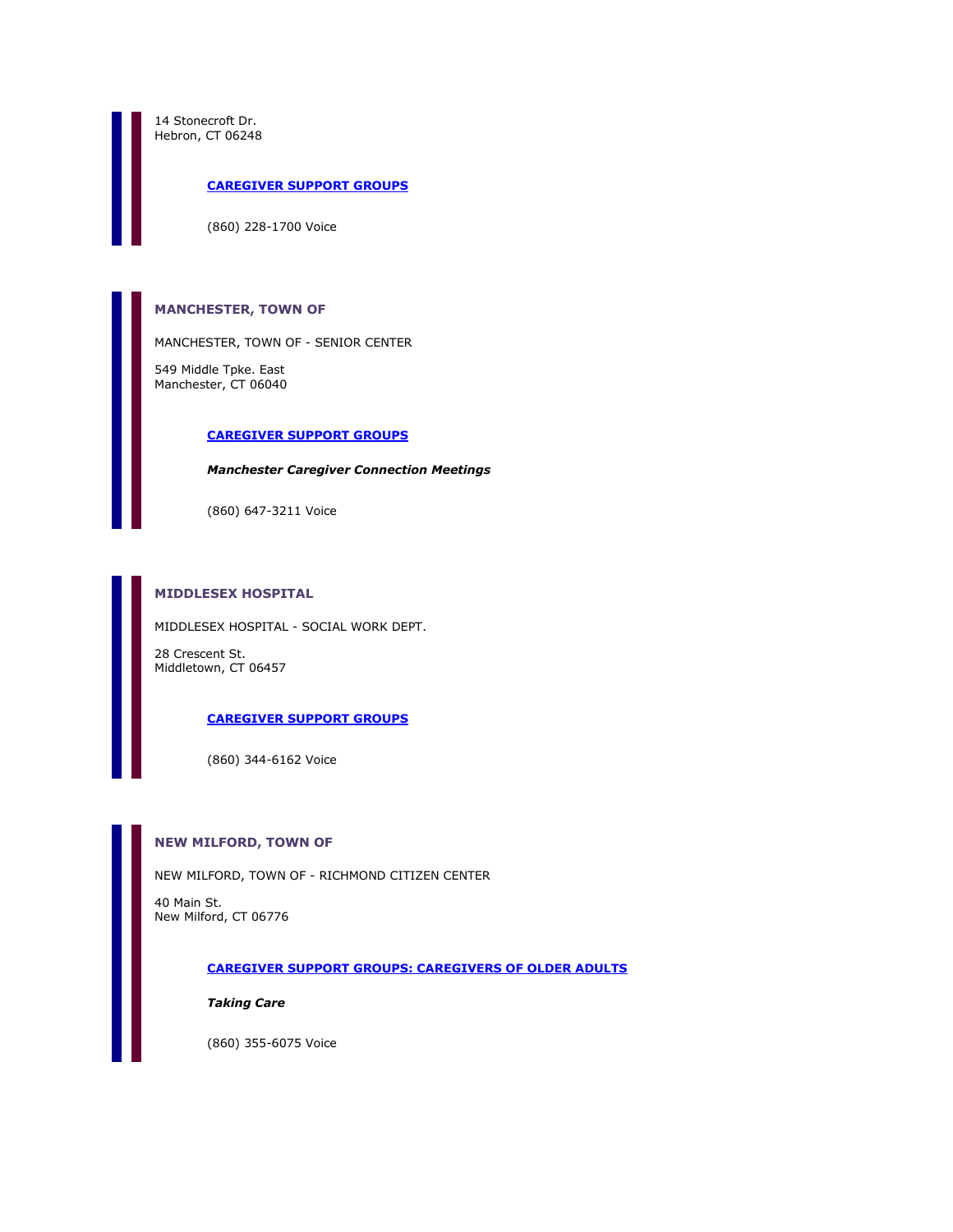### **ELDERHOUSE**

7 Lewis St. Norwalk, CT 06851

#### **[CAREGIVER/CARE RECEIVER SUPPORT GROUPS](http://www.infoline.org/referweb/Detail.aspx?k;;0;;;0;727013;59392)**

(203) 847-1998 Voice

### **PLAINVILLE, TOWN OF**

PLAINVILLE, TOWN OF - SENIOR CENTER

200 East St. Plainville, CT 06062

#### **[CAREGIVER SUPPORT GROUPS](http://www.infoline.org/referweb/Detail.aspx?k;;0;;;0;727013;47328)**

(860) 747-5728 Voice

### **DAY KIMBALL HOSPITAL**

DAY KIMBALL HOSPITAL - CENTERS FOR HEALTHY AGING

15 Marshall St. Putnam, CT 06260

### **[CAREGIVER SUPPORT GROUPS](http://www.infoline.org/referweb/Detail.aspx?k;;0;;;0;727013;39345)**

(888) 774-3992 Voice

(860) 928-7122 Voice

### **LOWER NAUGATUCK VALLEY WELL SPOUSE SUPPORT GROUP**

Confidential Address Seymour, CT 06483

### **[CAREGIVER/CARE RECEIVER SUPPORT GROUPS](http://www.infoline.org/referweb/Detail.aspx?k;;0;;;0;727013;61572)**

(203) 888-3541 Voice - Home phone number

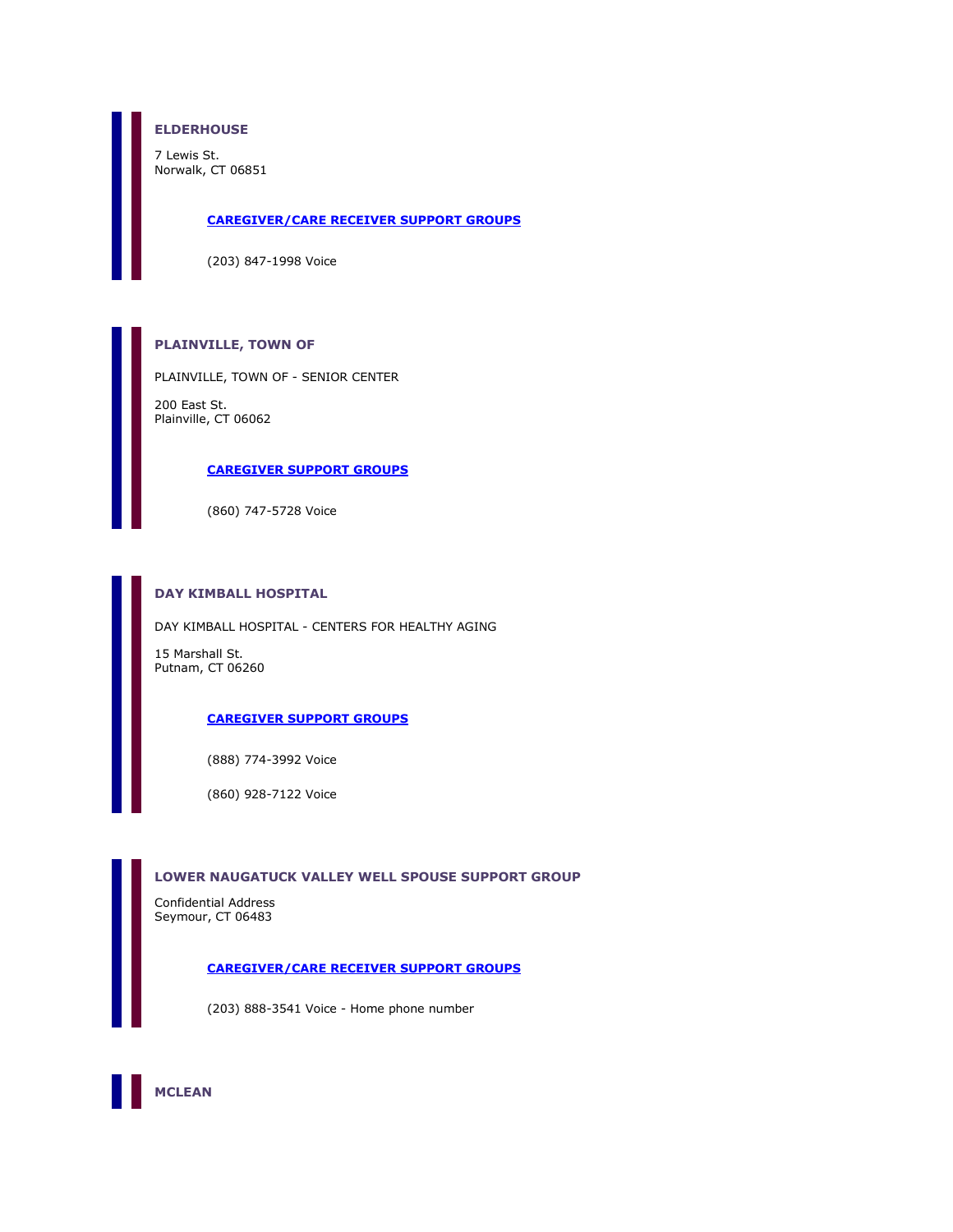75 Great Pond Rd. Simsbury, CT 06070

**[CAREGIVER SUPPORT GROUPS](http://www.infoline.org/referweb/Detail.aspx?k;;0;;;0;727013;21645)**

(860) 658-3700 Voice

### **SOUTH WINDSOR, TOWN OF**

SOUTH WINDSOR, TOWN OF - ADULT AND SENIOR SERVICES

150 Nevers Rd. Charles Enes Community Center South Windsor, CT 06074

### **[CAREGIVER SUPPORT GROUPS: CAREGIVER FOR OLDER ADULTS](http://www.infoline.org/referweb/Detail.aspx?k;;0;;;0;727013;35280)**

(860) 648-6357 Voice

(860) 644-7895 TTY

#### **HOSPITAL OF CENTRAL CONN., THE - BRADLEY MEMORIAL CAMPUS**

81 Meriden Ave. Southington, CT 06489

#### **[CAREGIVER SUPPORT GROUPS](http://www.infoline.org/referweb/Detail.aspx?k;;0;;;0;727013;21606)**

#### *Caring and Sharing*

(860) 276-5000 Voice/TTY

#### **WELDON CENTER FOR REHABILITATION AT MERCY MEDICAL CENTER SUPPORT GROUPS**

233 Carew St. Springfield, MA 01102-9012

#### **[CAREGIVER SUPPORT GROUPS](http://www.infoline.org/referweb/Detail.aspx?k;;0;;;0;727013;54981)**

(413) 748-6890 Voice



733 Summer St., Suite 602 Stamford, CT 06901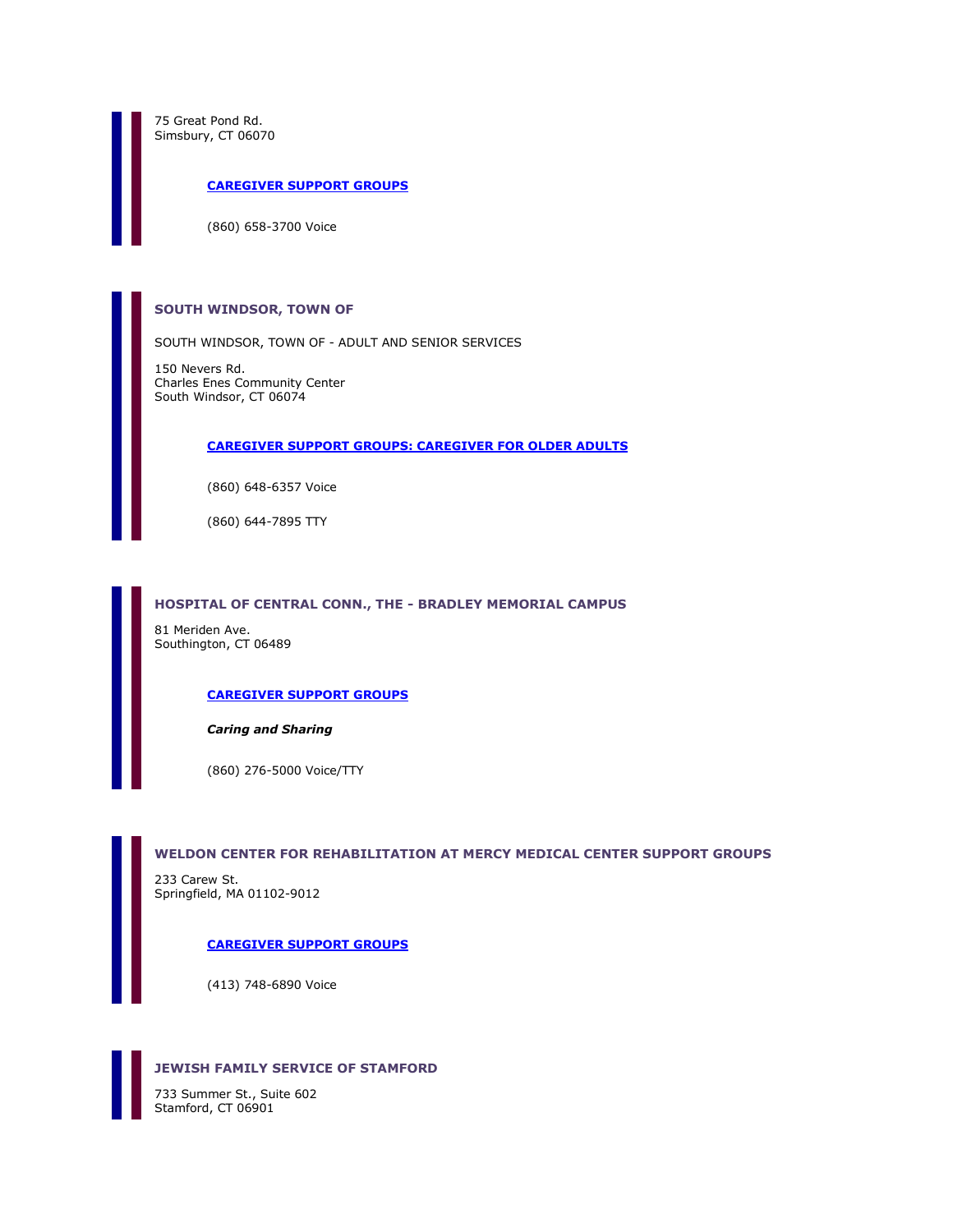### **[FAMILY LIFE EDUCATION PROGRAMS](http://www.infoline.org/referweb/Detail.aspx?k;;0;;;0;727013;66007)**

*Family Life Education* 

(203) 921-4161 Voice

### **STAMFORD HEALTH SYSTEM - STAMFORD HOSPITAL**

STAMFORD HEALTH SYSTEM - STAMFORD HOSPITAL - REGIONAL MEDICAL HOME SUPPORT CENTER - SOUTHWEST REGION 30 Shelburne Rd. Stamford, CT 06904

#### **[CAREGIVER/CARE RECEIVER SUPPORT GROUPS](http://www.infoline.org/referweb/Detail.aspx?k;;0;;;0;727013;64452)**

*Care for the Caregiver Support Group* 

(866) 239-3907 Voice

(203) 276-7552 Voice

(203) 276-5908 Voice - MaryAnn Austin, Facilitator

### **STRATFORD, TOWN OF**

STRATFORD, TOWN OF - SENIOR SERVICES/ RAYMOND E. BALDWIN CENTER

1000 West Broad St. Stratford, CT 06615

### **[CAREGIVER SUPPORT GROUPS](http://www.infoline.org/referweb/Detail.aspx?k;;0;;;0;727013;21630)**

(203) 385-4050 Voice

#### **HOSPICE OF SOUTHEASTERN CONN.**

179 Gallivan Ln. Uncasville, CT 06382

### **[CAREGIVER/CARE RECEIVER SUPPORT GROUPS](http://www.infoline.org/referweb/Detail.aspx?k;;0;;;0;727013;62967)**

(860) 848-5699 Voice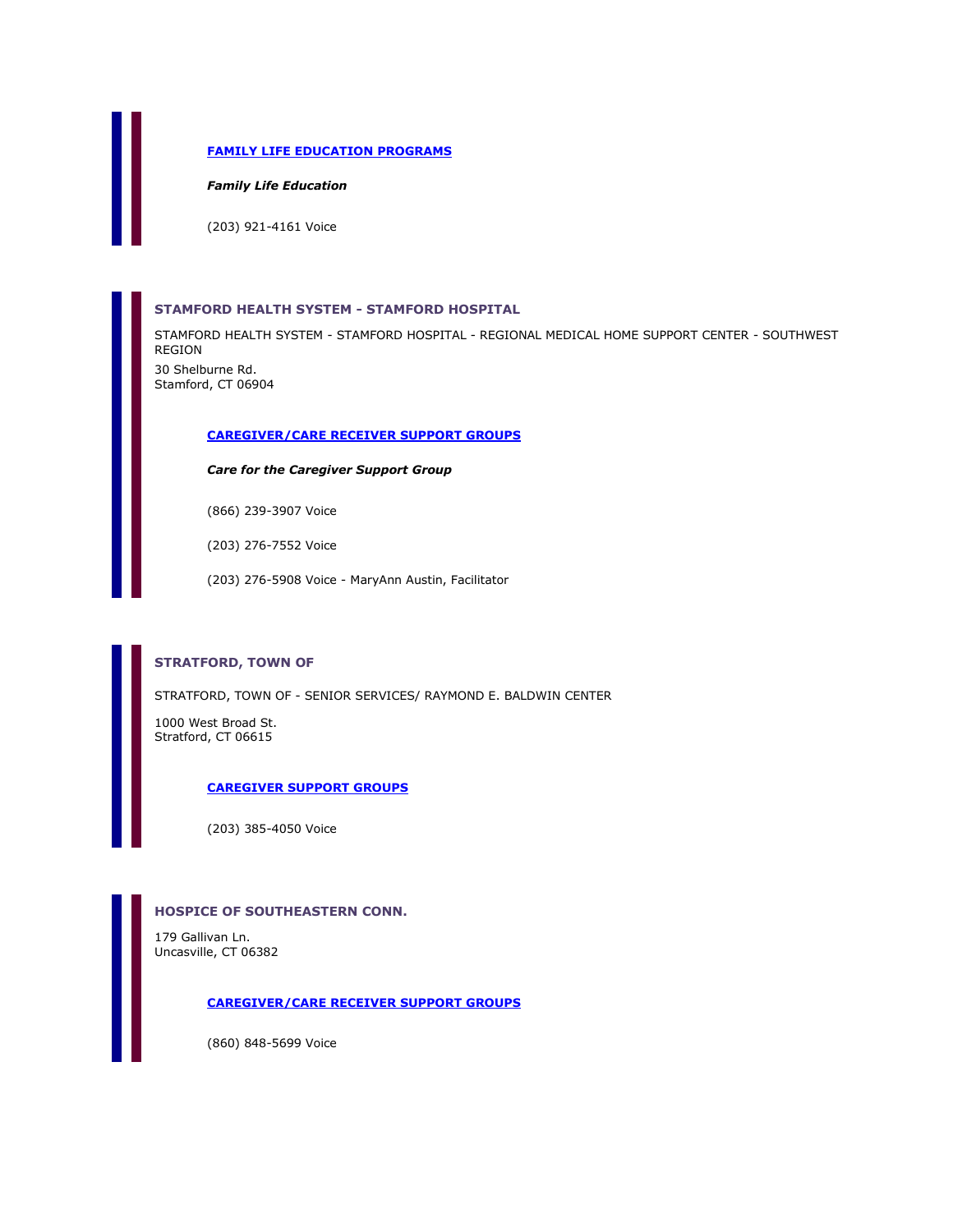**VISITING NURSE AND HEALTH SERVICES OF CONN.**

8 Keynote Dr. Vernon, CT 06066

### **[CAREGIVER SUPPORT GROUPS](http://www.infoline.org/referweb/Detail.aspx?k;;0;;;0;727013;21959)**

(860) 872-9163 Voice

### **WATERFORD, TOWN OF**

WATERFORD, TOWN OF - MUNICIPAL AGENT FOR THE ELDERLY

1000 Hartford Rd. Senior Services Dept. Waterford, CT 06385

### **[CAREGIVER SUPPORT GROUPS](http://www.infoline.org/referweb/Detail.aspx?k;;0;;;0;727013;21632)**

(860) 444-5839 Voice - Sean Kane

### **WEST HARTFORD, TOWN OF**

WEST HARTFORD, TOWN OF - HUMAN SERVICES

50 South Main St. West Hartford, CT 06107-2447

#### **[CAREGIVER/CARE RECEIVER SUPPORT GROUPS](http://www.infoline.org/referweb/Detail.aspx?k;;0;;;0;727013;64288)**

(860) 561-7560 Voice



### **WESTERLY ADULT DAY SERVICES**

Westerly, RI 02891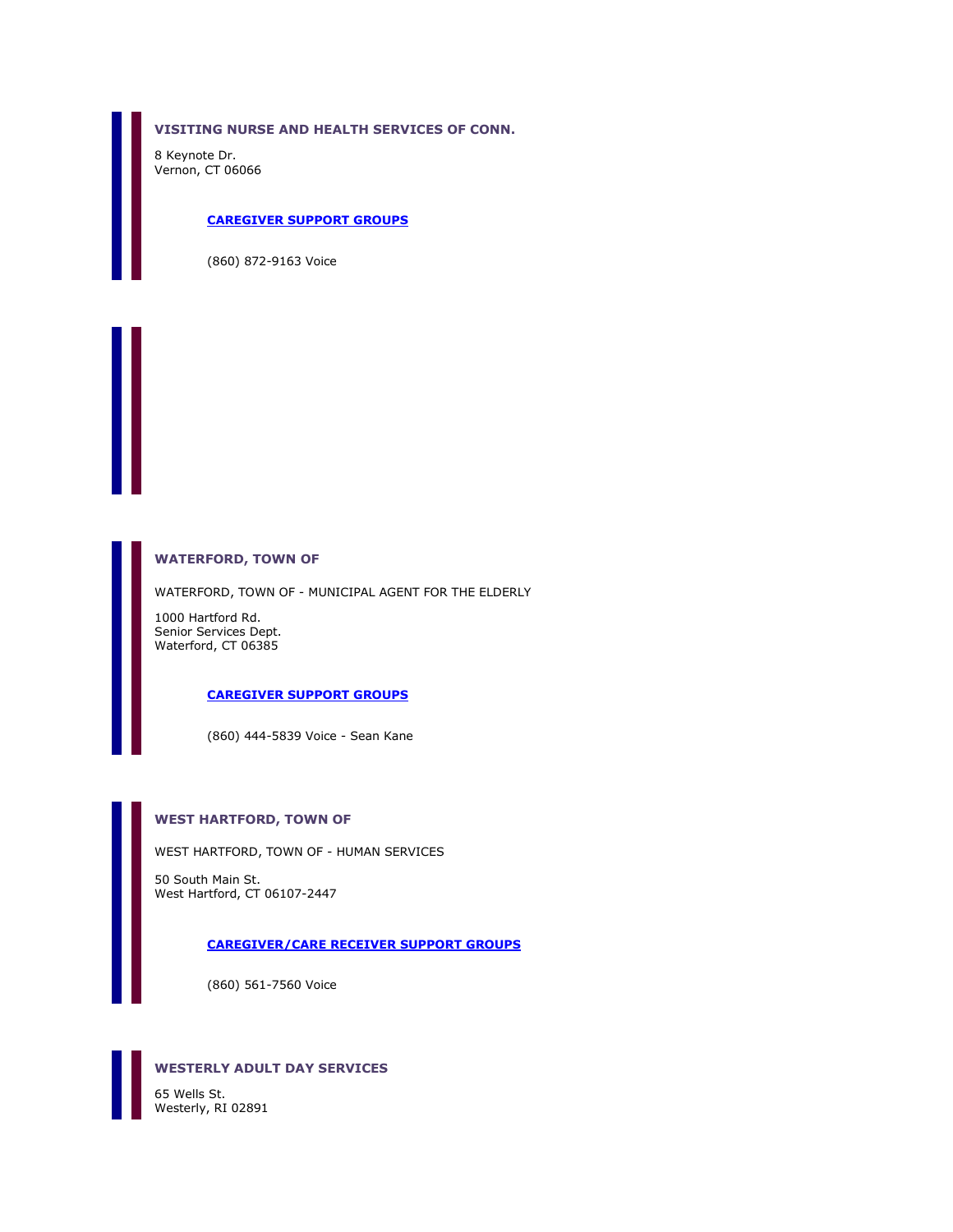### **[CAREGIVER SUPPORT GROUPS](http://www.infoline.org/referweb/Detail.aspx?k;;0;;;0;727013;21648)**

(401) 596-1336 Voice

### **WESTERLY HOSPITAL**

25 Wells St. Westerly, RI 02891

#### **[CAREGIVER/CARE RECEIVER SUPPORT GROUPS](http://www.infoline.org/referweb/Detail.aspx?k;;0;;;0;727013;61681)**

(800) 933-5960 ext. 3423 Voice - 24 hr/7 days;

(401) 596-6000 Voice/TTY - 24 hr/7 days

### **JEWISH FAMILY SERVICE OF STAMFORD**

JEWISH FAMILY SERVICE OF STAMFORD - SERVING WESTPORT, WESTON, WILTON, NORWALK

431 Post Rd. East, Suite #11 Westport, CT 06880

### **[FAMILY LIFE EDUCATION PROGRAMS](http://www.infoline.org/referweb/Detail.aspx?k;;0;;;0;727013;66011)**

### *Family Life Education*

(203) 454-4992 Voice

### **WESTPORT, TOWN OF**

WESTPORT, TOWN OF - CENTER FOR SENIOR ACTIVITIES

21 Imperial Ave. Westport, CT 06880

### **[CAREGIVER/CARE RECEIVER SUPPORT GROUPS](http://www.infoline.org/referweb/Detail.aspx?k;;0;;;0;727013;63210)**

(203) 341-5099 Voice